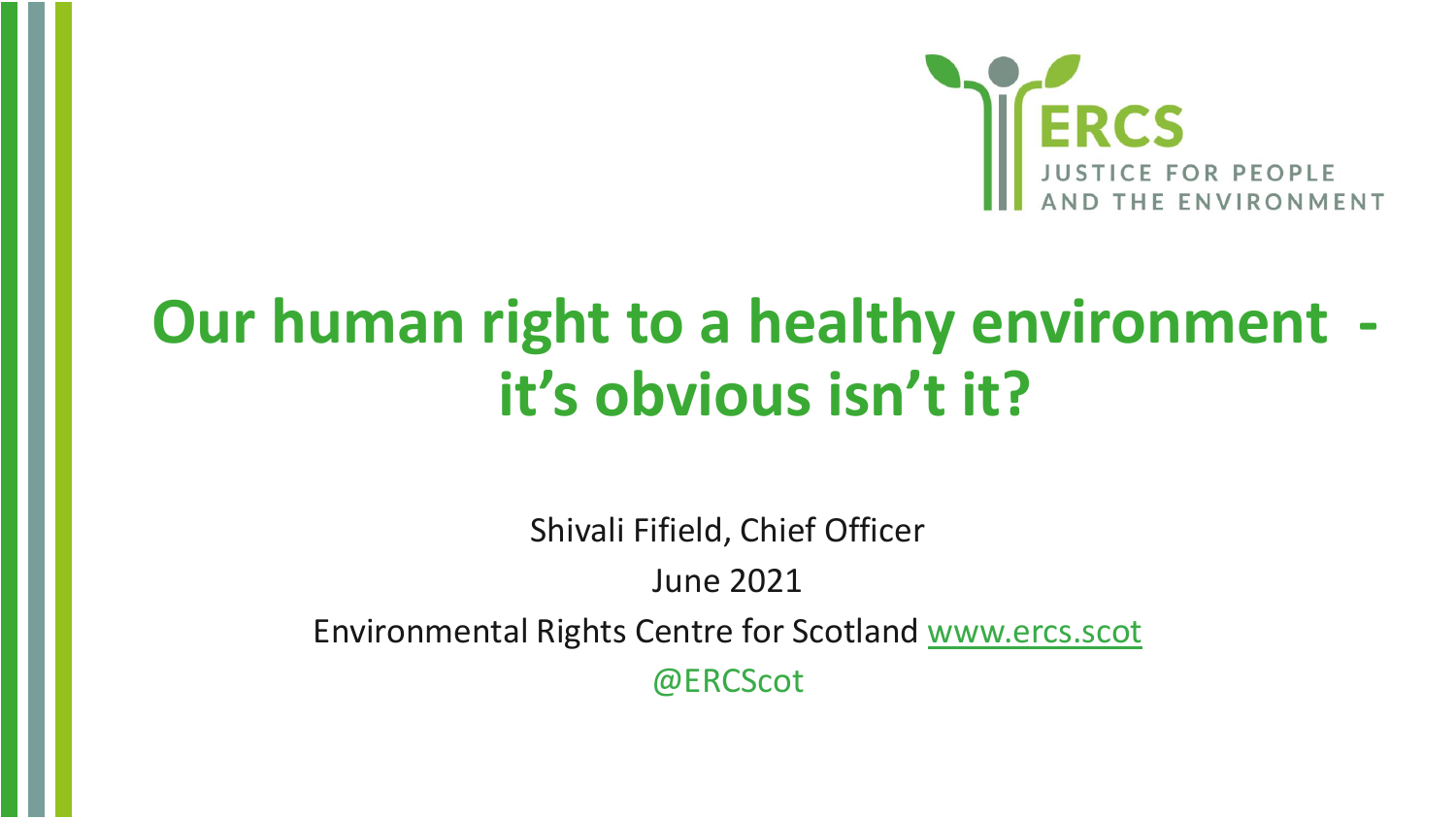## *Our vision is of a Scotland where every person's right to live in a healthy environment is fully realised*

- **▶Scotland's environmental** problems & impacts
- ➢The human right to a healthy environment
- ➢Strengthening environmental rights
- ➢ERCS's free legal advice



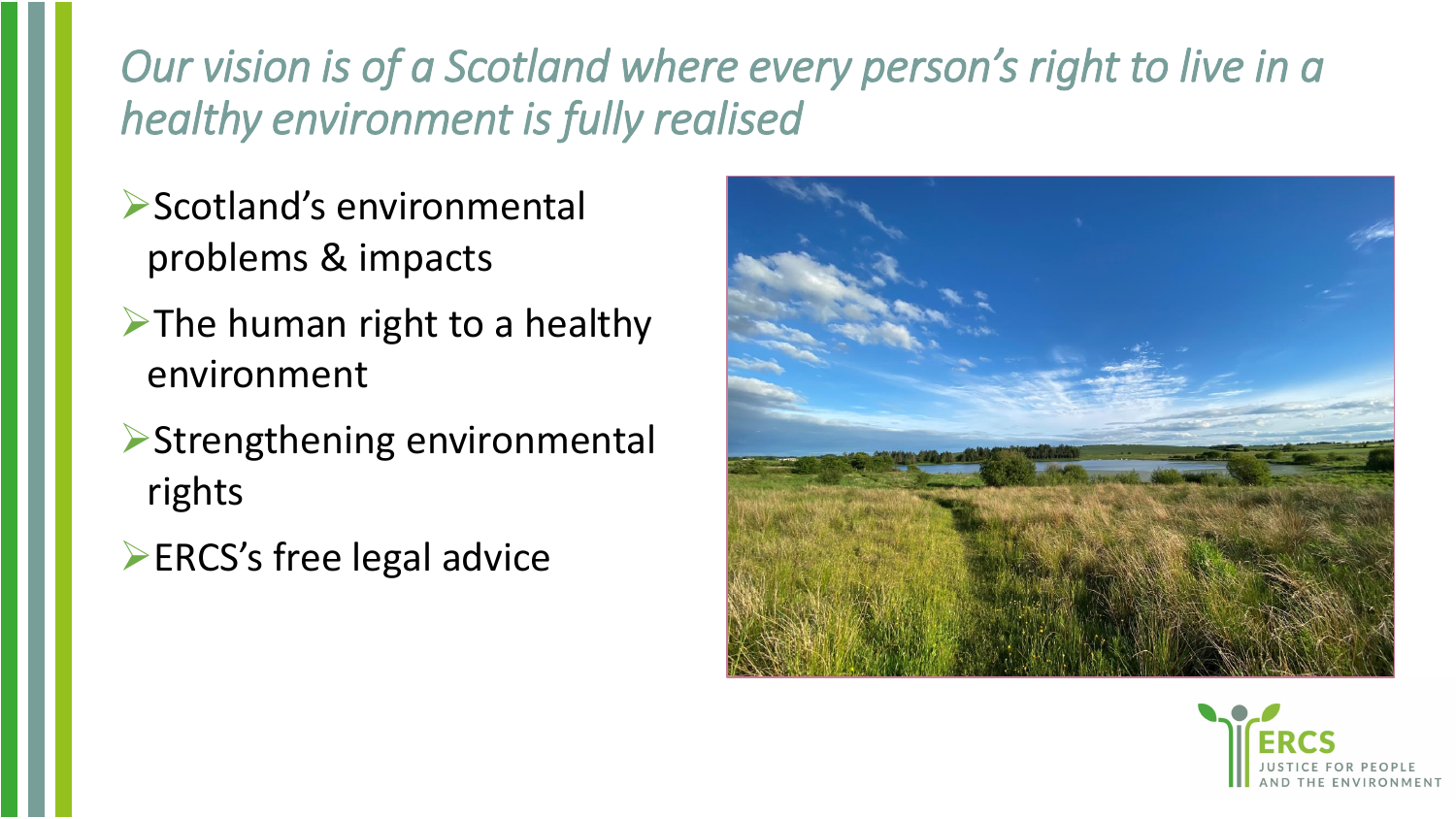## *Scotland's 'substantive' environmental problems… PLACE & PEOPLE*

- **Air, water & noise pollution**
- **Proximity to derelict land**
- **Poor local environmental quality**
- Access to greenspace & nature
- Psycho-social impacts health & wellbeing

- **E** Children, elderly, people with health problems
- **URIMIDE Vulnerability to severe weather events**

### **DISTRIBUTIONAL ENVIRONMENTAL IN**





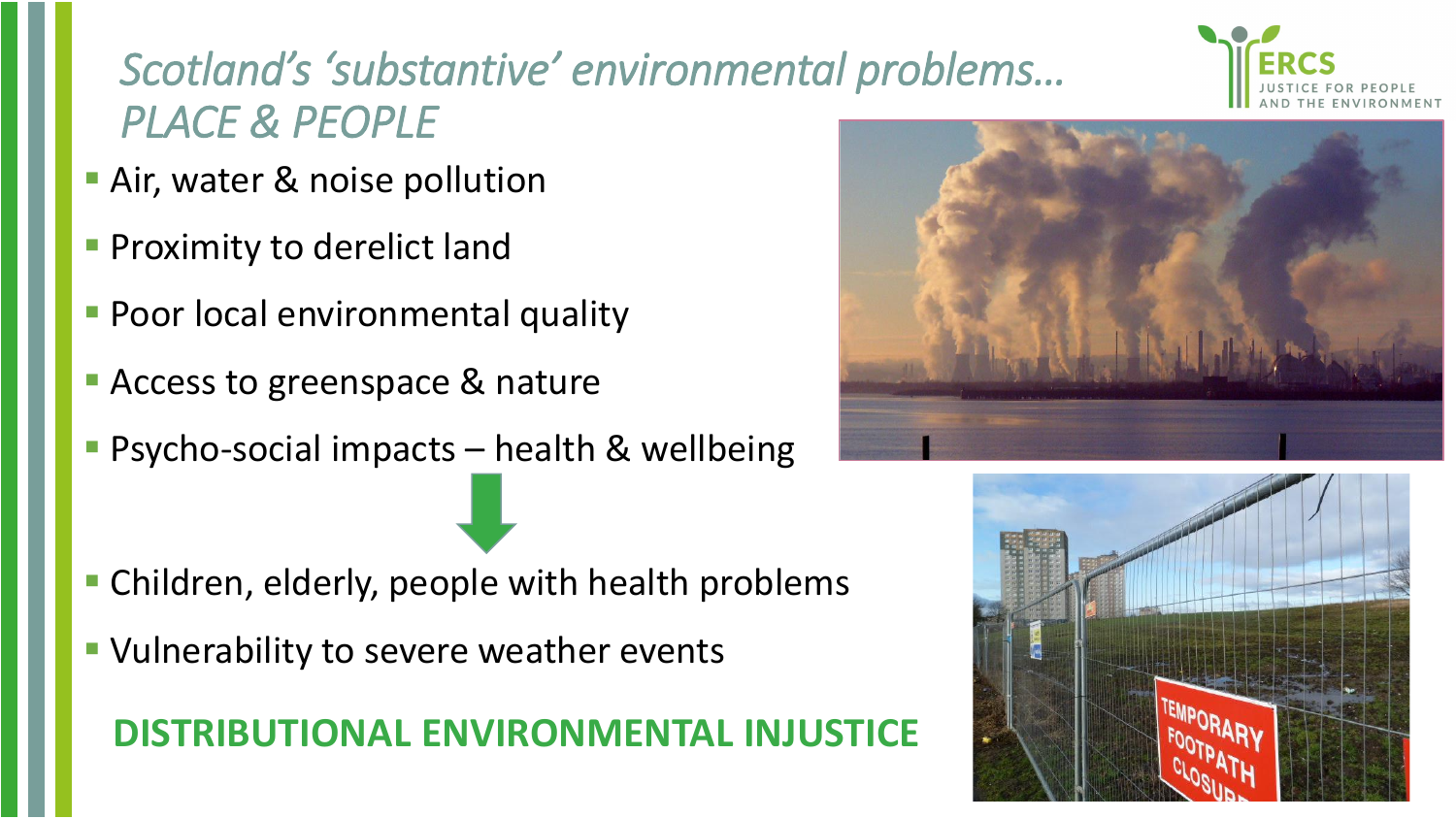## *Access to 'procedures' for decision-making…holding public bodies to account*

- *altnvirisy realised* ‼Marginalised groups +socioeconomic disadvantage
- ‼Participation in local decisionmaking
- ‼Awareness of rights
- ‼Access to legal remedy 'prohibitively expensive'



- ‼No credible threat of legal challenge
- ‼Environment & nature destruction

‼Climate emergency

### **PROCEDURAL ENVIRONMENTAL**

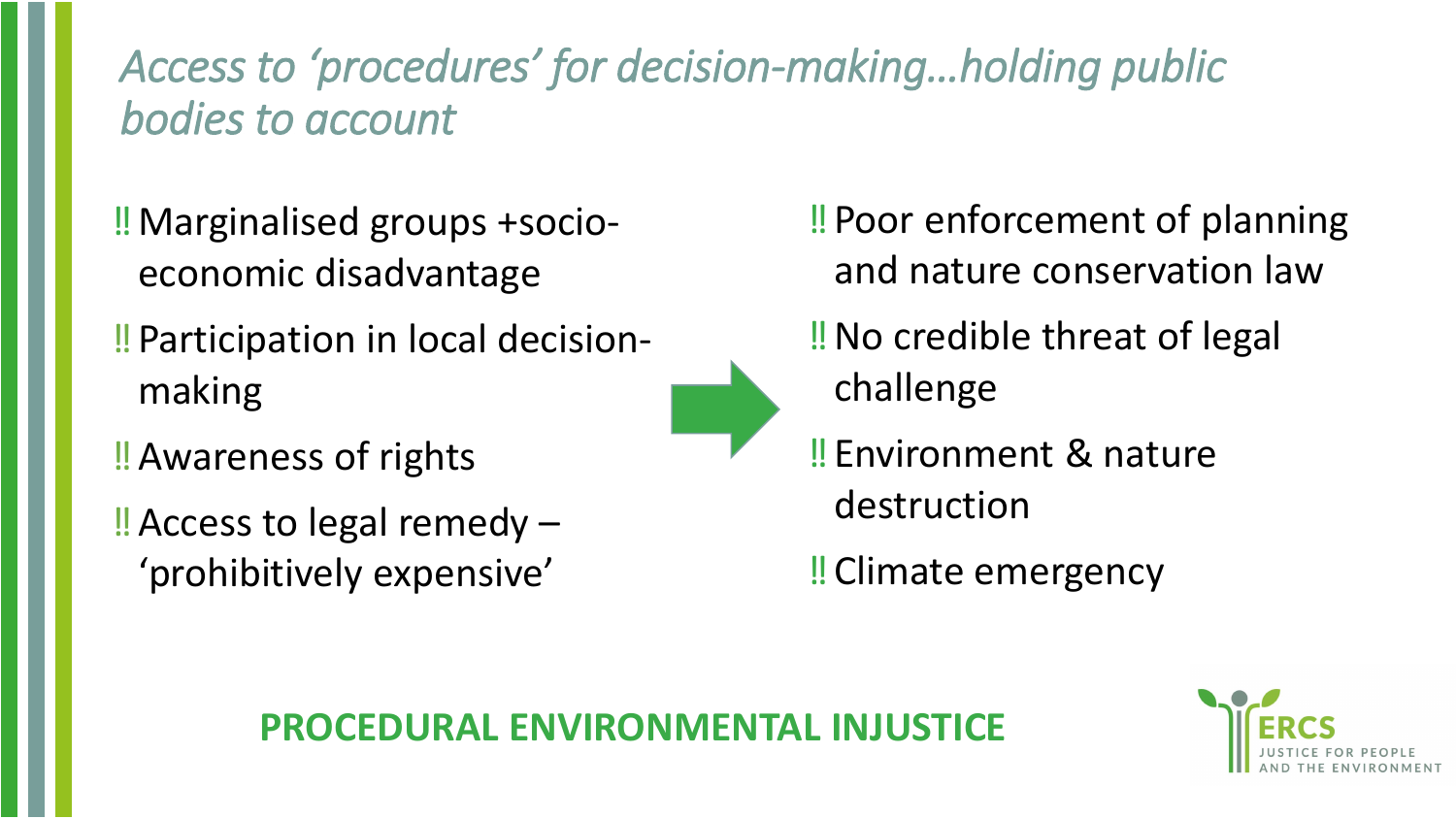## The human right to a healthy environment *Climate & nature emergency – a just and green post-Covid recovery…*

*Recommendation 2: Include the right to a healthy environment with substantive and procedural elements in the statutory framework*



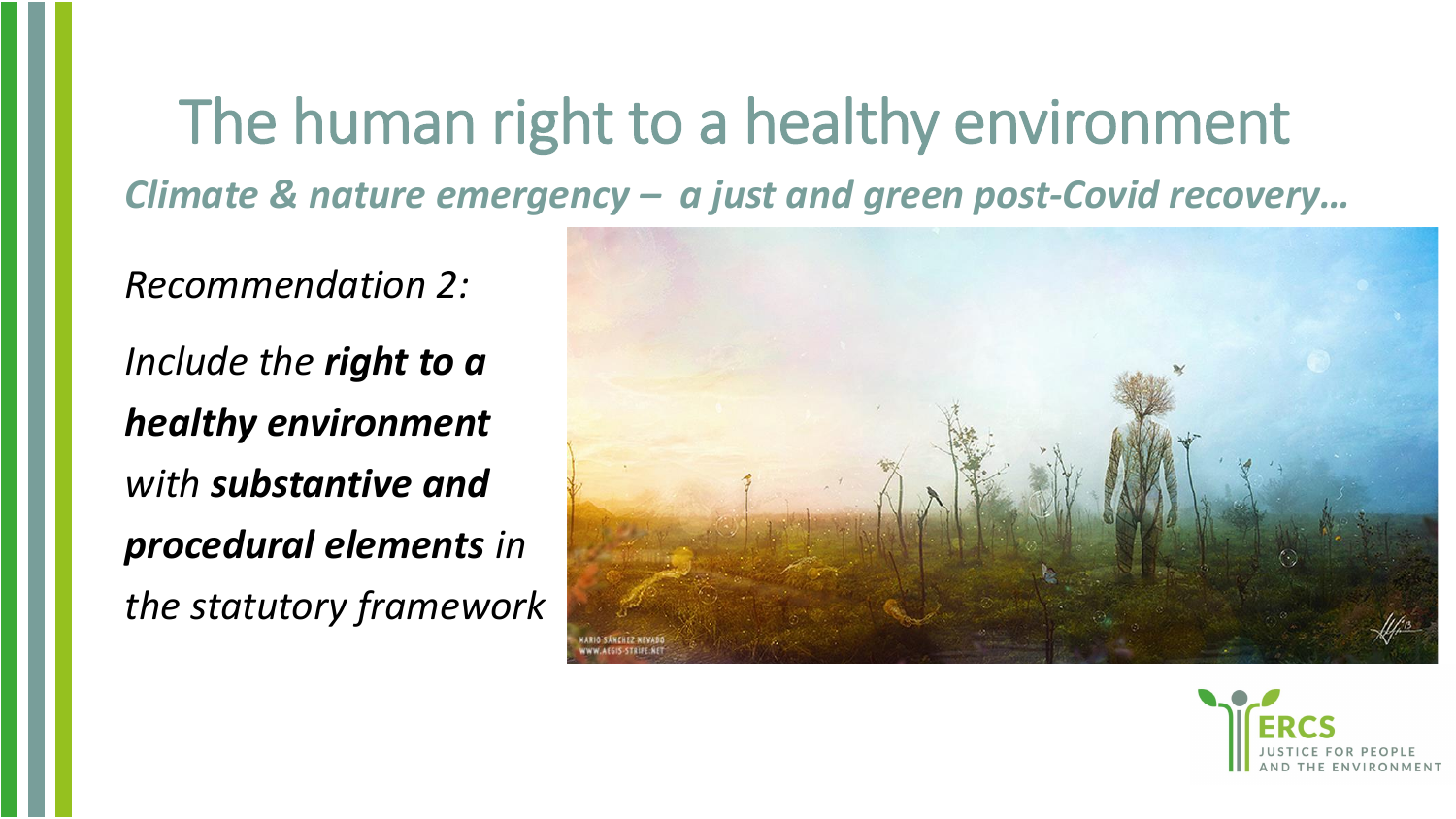# The human right to a healthy environment

### **Substantive**

*The right to clean air, safe climate, access to safe water and adequate sanitation, healthy and sustainably produced food, non-toxic environments in which to live, work, study and play, and healthy biodiversity and ecosystems*

#### **Not yet part of Scots law**

### **Procedural**

- *1. Access to information*
- *2. Public participation*
- *3. Access to justice and effective remedies*

#### **Not fully implemented in Scots law**

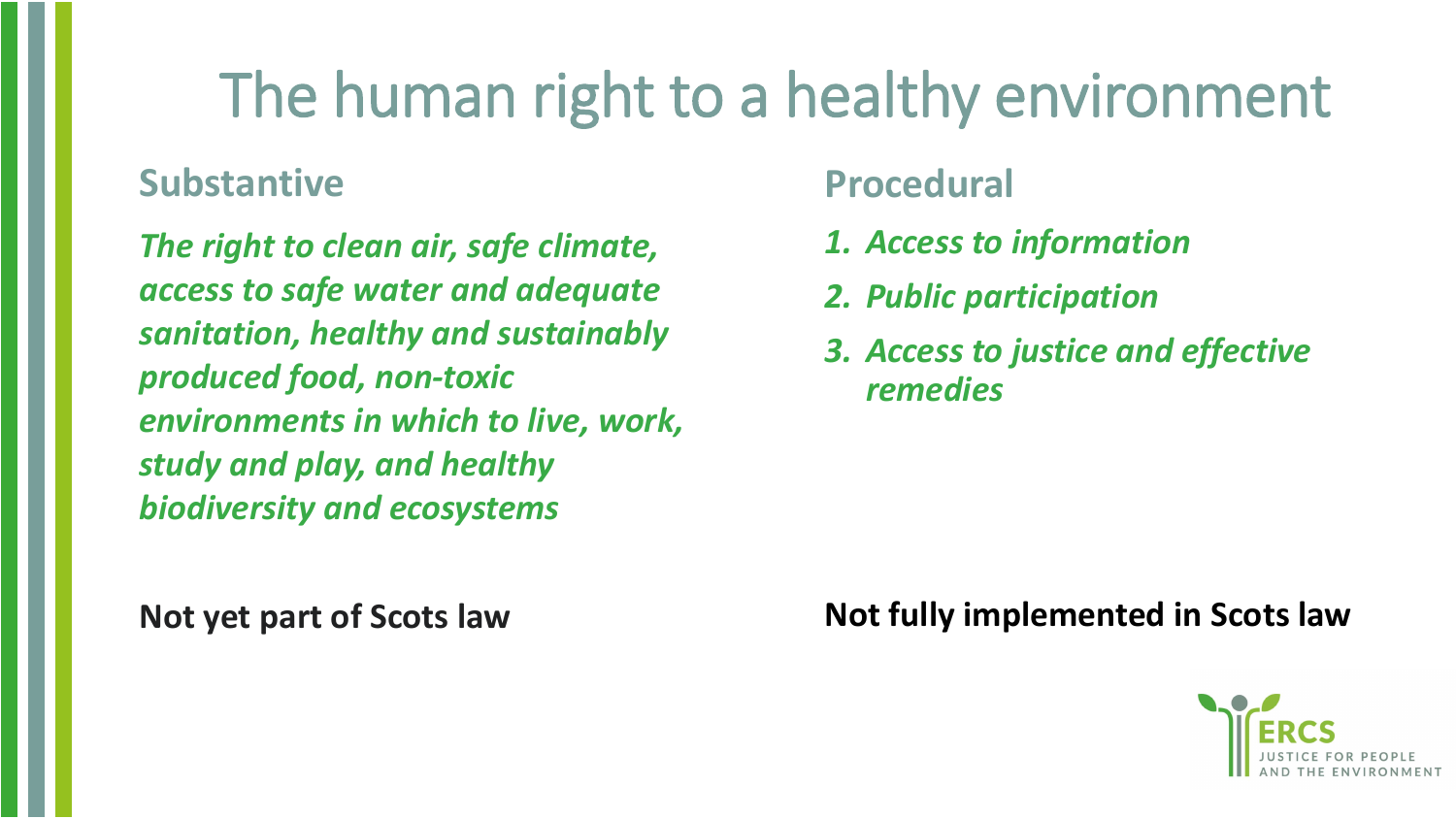## ERCS Free legal advice – your rights for health and justice *https://www.ercs.scot/get-advice/*

- ➢Individuals, community groups and organisations to exercise existing rights
- ➢Environmental law: land-use planning, climate change, pollution control, environmental health, nature conservation…
- ➢Concerns unwanted development, road building, greenspace, pollution?